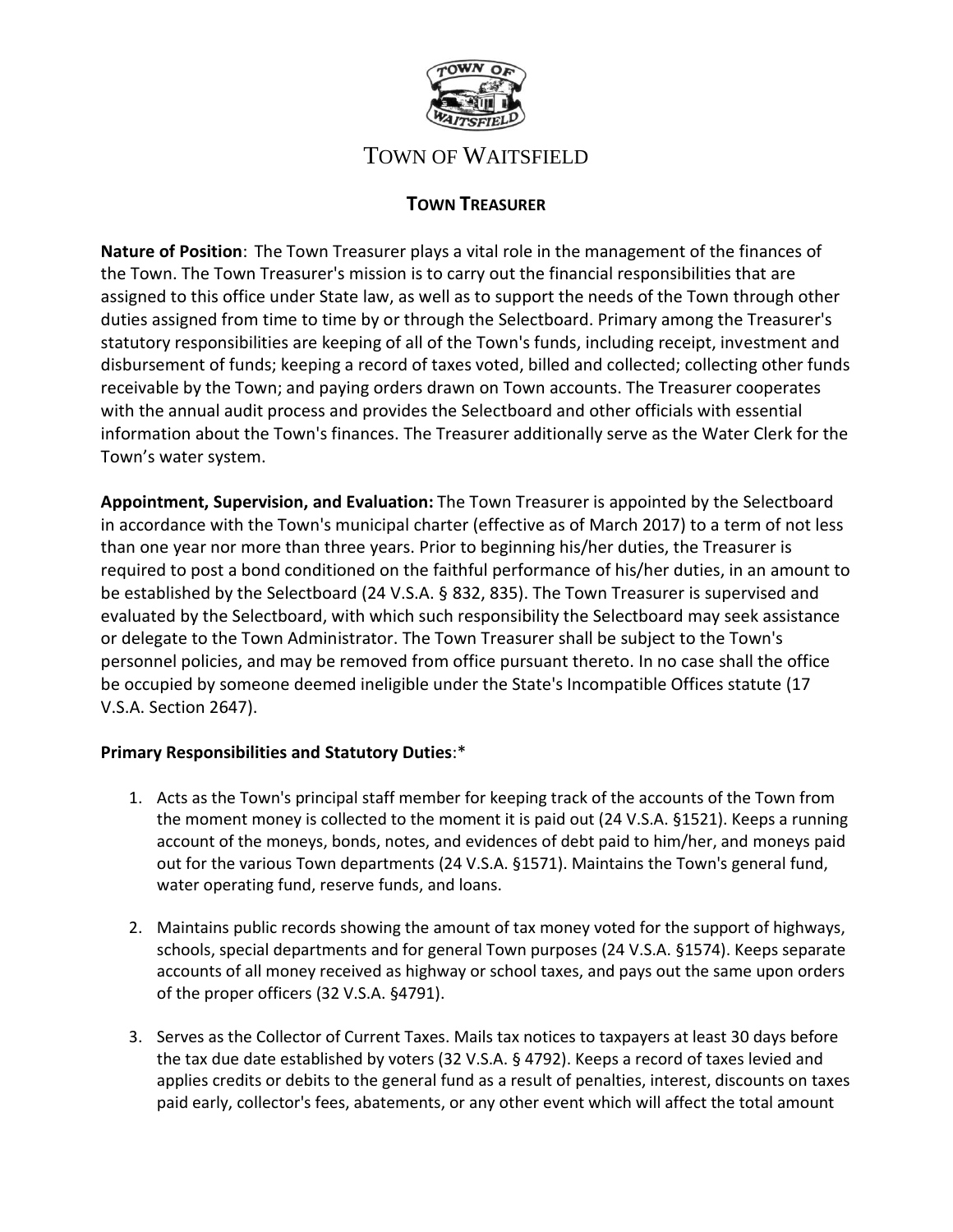levied or received (24 V.S.A. §1525, 1526). Keeps a running account with the Delinquent Tax Collector of each annual tax bill by endorsing the collector's payments on the account and on the collector's receipt (24 V.S.A. § 1579, 1580). Calculates and posts interest for late, but not yet delinquent, property tax installment payments to tax bills, and prints and mails late property tax bills.

- 4. Issues a warrant against delinquent taxpayers for the amount of unpaid taxes within 15 days after the tax due date (32 V.S.A. §4793). Delivers a list of unpaid taxes with the name of each delinquent to the Collector of Delinquent Taxes within the same time period (32 V.S.A. §4874). The Treasurer may also serve as the Collector of Delinquent Taxes if elected to that office.
- 5. Invests and reinvests moneys received with the approval of the Selectboard. (24 V.S.A. §1571{b}).
- 6. Submits quarterly reports to the Selectboard regarding the Town's finances (24 V.S.A. § 1571). The Selectboard may require more frequent reporting such as monthly as it deems appropriate.
- 7. Provides the Water Commission Chair with a Monthly Report including fund balances, Water Fund (Budget) Report, Receivables Report, and a rates Billed Report-Summary
- 8. Cooperates fully with the annual outside audit of the Town's finances conducted at the direction of the Selectboard. Provides the Selectboard a copy of the document made available by the Auditor of Accounts regarding internal financial controls on or before June 30th (32 V.S.A. §163{11}).
- 9. Processes accounts payable and prepares warrants of all expenditures for Selectboard approval.
- 10. Coordinates payments approved from the Water Commission to the Town for Town Services annually in June
- 11. Processes payroll. Maintains records of employee leave time.
- 12. Processes 1099s and W-2s and keeps W-4 and W-9 submissions current.
- 13. Maintains employees' retirement, health, life and disability and related insurance records.
- 14. Calculates and recommends a tax rate for adoption by the Selectboard based upon voted budgets and the grand list.
- 15. Assists taxpayers in understanding current property tax laws.
- 16. Works with the Water Operator to prepare and download meter readings and prepare and mail quarterly water bills.

<sup>4144</sup> Main Street, Waitsfield, VT 05673 • P: (802) 496-2218 • F: (802) 496-9284 • W: www.waitsfieldvt.us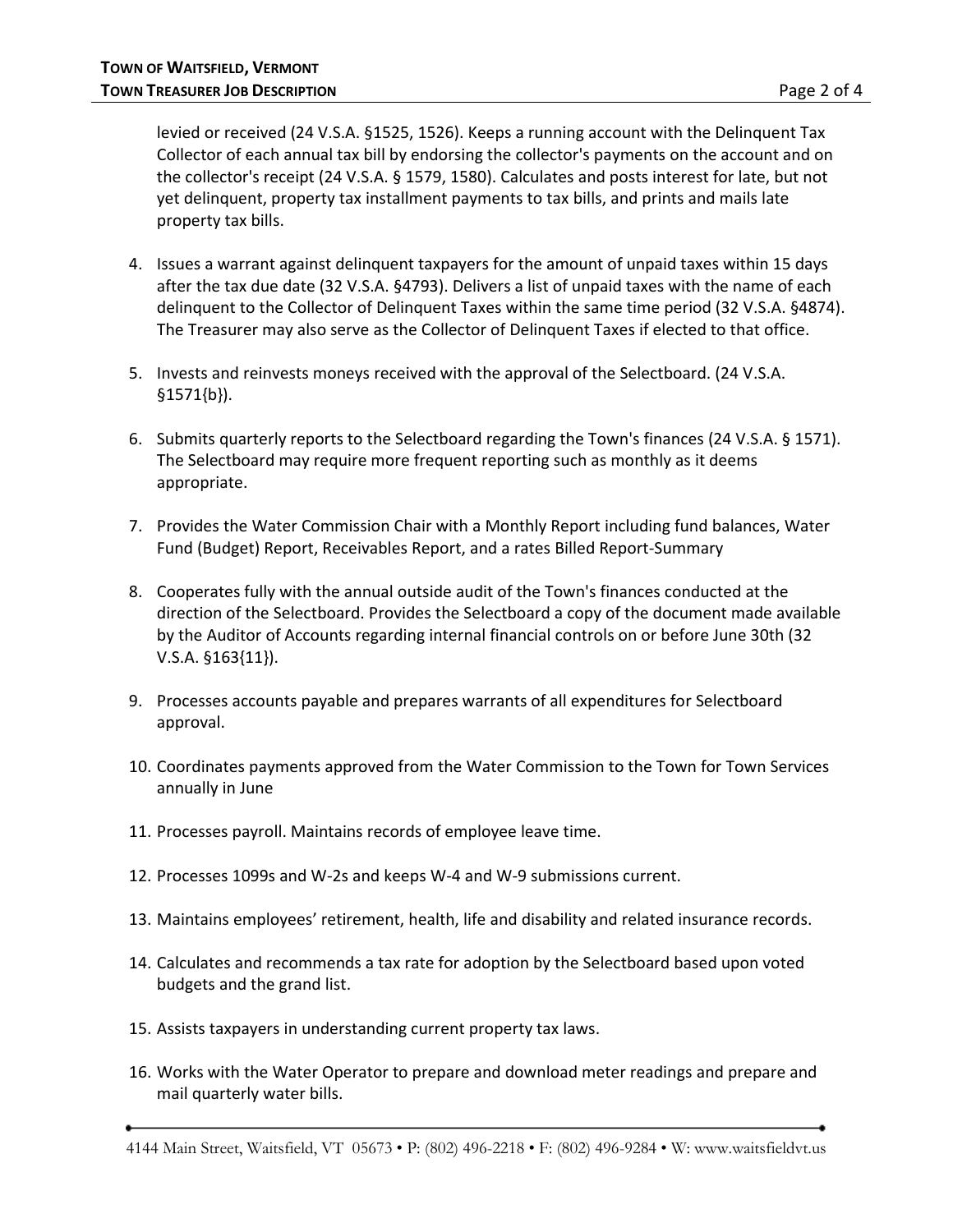- 17. Processes water utility bills and collects payments. Issues a warrant for collection of unpaid water assessments after 30 days to the Delinquent Tax Collector to enforce in the same way as for the collection of delinquent taxes (24 V.S.A. §3408). Calculates and posts interest for unpaid water utility bills.
- 18. Coordinates water cutoff notices with the Water Operator as necessary.
- 19. Receives all fees, assessments and other monetary payments made to the Town.
- 20. Prepares bank deposits.
- 21. Prepares weekly, monthly and quarterly reporting to State agencies, IRS, VMERS and VLCT.
- 22. Prepares budget status reports for department heads and monitors departmental expenses.
- 23. Assists the Selectboard, Budget Committee and Town Administrator with budgeting and town report preparation.
- 24. Issues public announcements via local press, website and/or social media regarding tax deadlines and other relevant information of public interest.
- 25. Provides excellent customer service in the Town Office.
- 26. Performs other such duties as the Selectboard, through the Town Administrator, may assign or delegate.
- 27. Is appointed Assistant Town Clerk and aids with elections, issues marriage licenses, issues dog licenses, issues "Posting" permits, issues Green Mountain Passports.

\*Note: The listing of statutory duties is not intended to be comprehensive and the current Vermont Statutes Annotated should be consulted for a complete and up to date listing of such duties.

#### **Desired Qualifications, Abilities, and Skills:**

- Associate's or Bachelor's degree preferred, with a course of study in accounting or equivalent subjects. At least three years of experience in the area of accounting in either the public or private sector, including experience managing payroll, employee benefits, and accounts payable and receivable preferred. A combination of the above qualifications may be acceptable as determined by the Selectboard.
- Knowledge of state and federal laws and regulations affecting municipal governments including but not limited to municipal finance, payroll, and tax withholding and reporting.